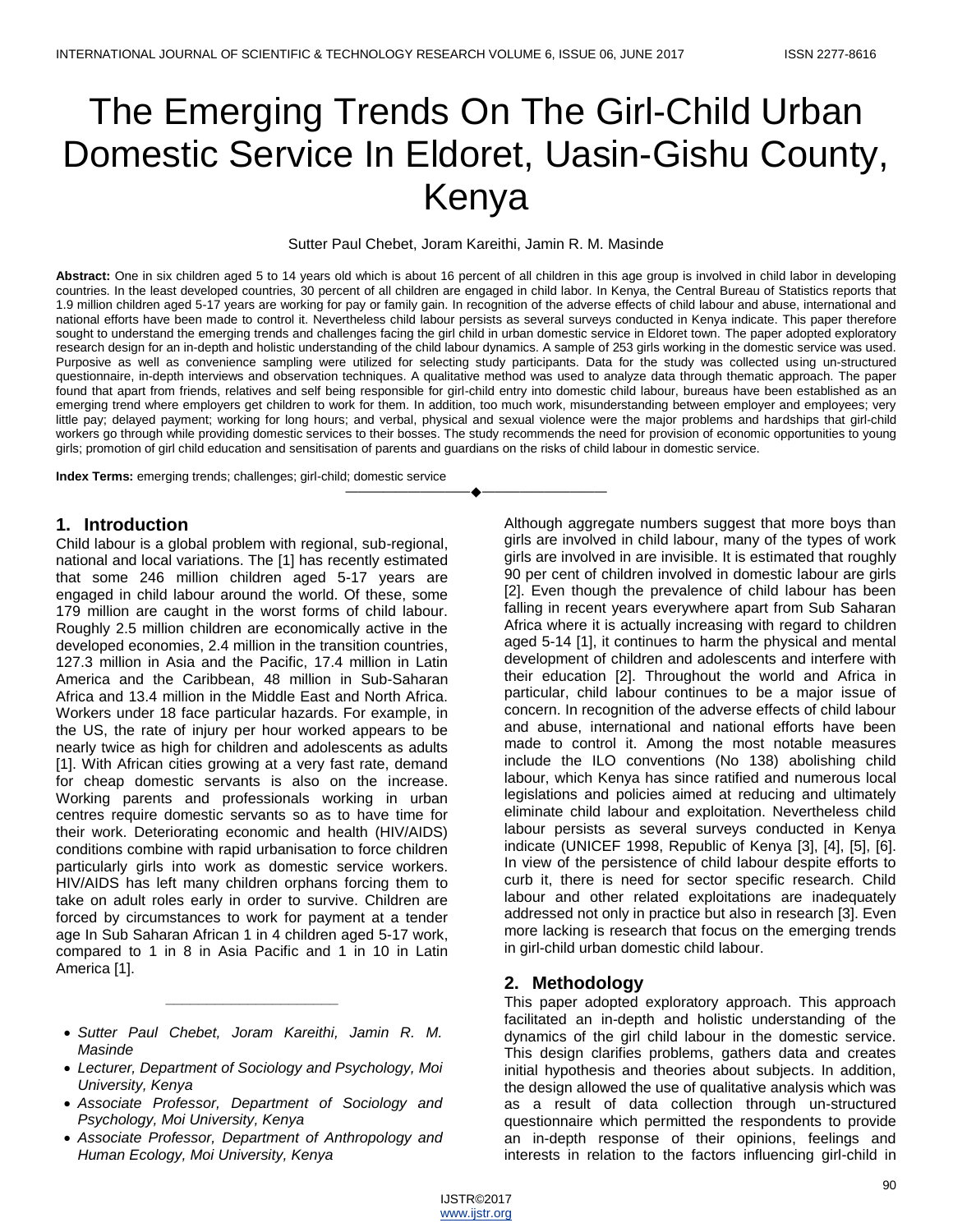urban domestic service. The study was conducted in eleven estates found in Eldoret. Eldoret is a town in western Kenya and the administrative centre of Uasin Gishu County. The girl child working as a domestic worker for wages was the study's central focus. However, provincial administration and labour department officials were involved in the study as key informants. The population for the study constituted all domestic house girls working within the environs of Eldoret town who are less than 18 years. The accessible population of domestic house girls from eleven estates of Eldoret is estimated to be 700. As a result therefore, the study used a desired sample size of 253 participants. The study interviewed 253 girls working in the domestic sector in Eldoret town. The study used multi-stage sampling technique, which involved the use of various sampling techniques at various stages. First, the entire town was stratified into the eleven estates according to social classes. These estates includes: Pioneer; Langas; Huruma; Kapsoya; Mwanzo; Kimumu; Hawaii; Race Course; Elgon View; Kahoya and Maili Nne. These estates were purposively chosen first; for their social class and second; for the economic activities that go on in some of these estates (for instance; Langas) which highly induce the use of female child in the provision of domestic labour. Having identified a sample size of 253 participants, proportionate sampling technique was applied where every estate produced 23 respondents (See Table 1). Furthermore, convenience sampling method was then used to pick 23 respondents from each estate to participate in the study. Convenience and snowball sampling were used because it was hard to identify which household had a female child domestic worker. In order to apply convenient sampling the research had to walk from one house to another while requesting the employer to talk to their workers. In other instance, some of the interviewees referred the researcher to other house-helps who were below 18 years.

| Table 1: Sample Size |  |  |
|----------------------|--|--|
|                      |  |  |

| <b>Estate Name</b> | No. of House Girl sampled |
|--------------------|---------------------------|
| Elgon View         | 23                        |
| Pioneer            | 23                        |
| Hawaii             | 23                        |
| Huruma             | 23                        |
| Kapsoya            | 23                        |
| Kimumu             | 23                        |
| Kahoya             | 23                        |
| Langas             | 23                        |
| Maili Nne          | 23                        |
| Mwanzo             | 23                        |
| Race Course        | 23                        |
| Total              | 253                       |

In-depth interviews were adopted for a more comprehensive view and a great depth of responses. The researcher assisted respondents in interpreting and filling the questions as some of them were illiterate and were therefore unable to read and write. The interviews produced only qualitative data. In addition, key informant interviews was used to solicit important information from key informants who among them included; two Children Protection Officers from Eldoret, two Labour Ministry Officers from Eldoret branch, two Sub-County children's Officers from Eldoret and one bureau manager. Interview tool was very vital as it provided in-depth data that was

relevant in meeting the requirements of the study objectives. Data analysis methods were both qualitative and quantitative. At one point frequencies and percentages were adopted in data description and interpretation while on the other hand data analysis involved selecting the common themes that were given by the respondents in relation to the study objectives. Qualitative data was presented in form of direct quotations from the respondents as well as indirect quotations as formatted by the researcher without altering the meaning. Quantitative data on the other hand was presented using Tables and Figures.

## **3. Findings**

Findings on emerging four sections; these include, methods of entry into domestic service, category of house helps, other benefits and number of employers that respondents have worked for.

#### **a. Methods of Entry into Domestic Labour Service**

When asked how they arrived at their places of work, majority (53.8%) said they were brought by their brought by their relatives, 28.1% said they came to work through their friends, 14.6% said that they came to work on their own, while 3.5% said that they came through bureaus. It might be interesting to note that relatives including mothers, uncles, brothers, sisters among others play a very big role in introducing children to domestic labour service. For instance when asked how she landed her domestic service job, one girl from Pioneer said; 'mimi niliitiwa hii job na my sis ambaye pia anafanya hii kazi Kapsoya' that I was brought to work by my sister who is also doing the same job (house-help) in Kapsoya estate. Though not very significant, bureaus have emerged as the newest forms of selling labour services especially to those clients who request that their house-helps goes through a proper vetting procedure for safety and security reasons. House help bureaus appear to play convenient role in proving people who seek employment such as house-helps. In Eldoret, house help bureaus are not common however, they are up coming. Walking in various estates for instance Kapsoya, you will see adverts such as this; 'DO YOU WANT A HOUSE GIRL!! CALL THIS NUMBER XXXXX'. During the time of data collection, there was only one bureau which was on social media (face book) called Eldoret House-help Bureau (EHHB). In case one needed a house help, then he/she has to communicate via the face book account. Nevertheless, an increasing number of employees will prefer to get workers from bureaus who are registered due to the fact that most workers are not trustworthy but if they are registered then it is easier to do a follow-up in case of any problem. Bureaus also prove training services to the workers and therefore they are aware of their responsibilities ahead. The study found that at least nine respondents who were working as domestic servants came through bureaus. A 15 year old girl from Elgon view said that ever since her parents died, she moved to stay with her aunt who was also living from hand to mouth. After a year, she was informed of a certain bureau in Eldoret town which was not far from her auntie's place that admits house-girls and connects them to various employers. Due to hardships that she was going through at her auntie's place she decided to join the bureau. After one and a half months of training, she got employment at Elgon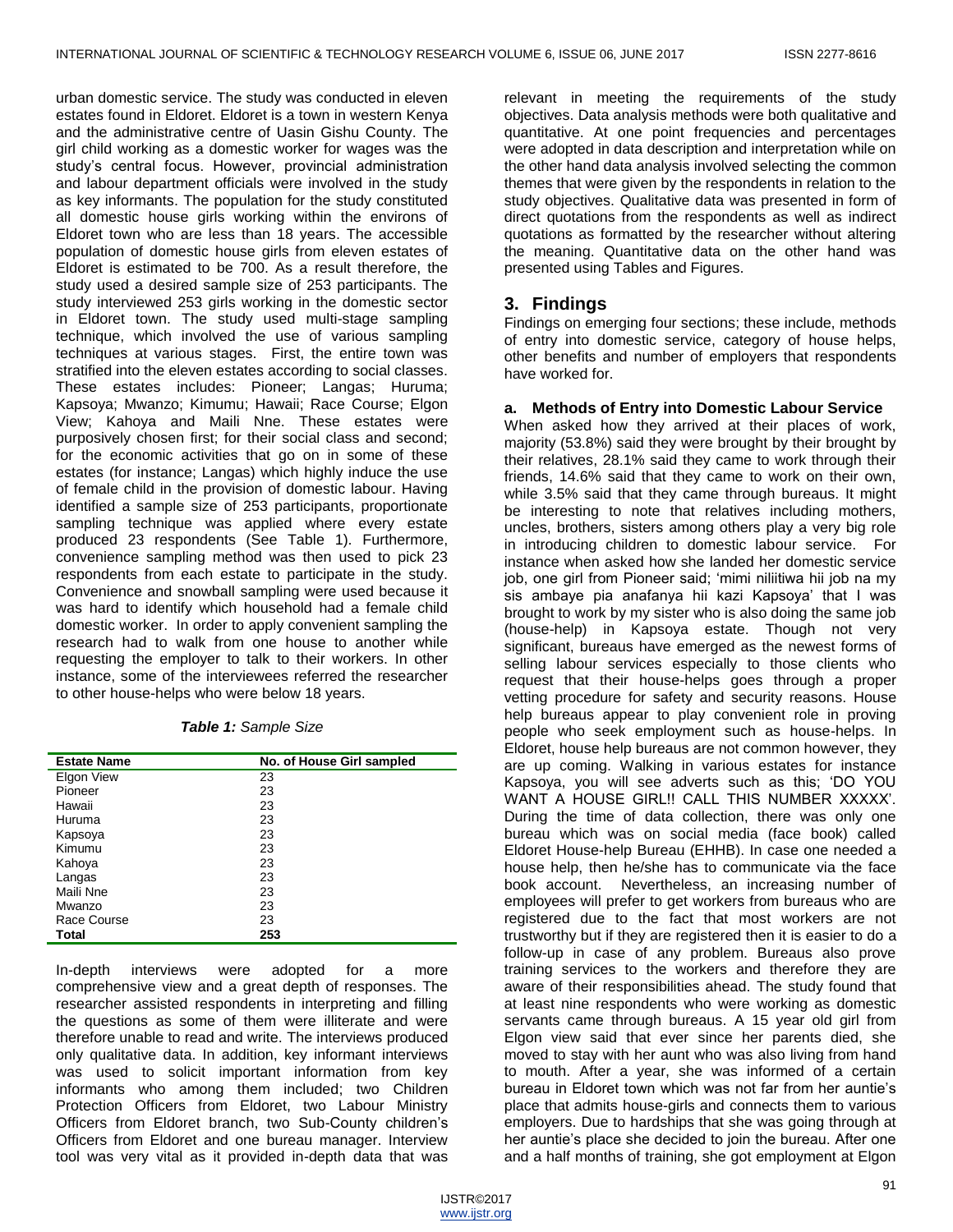view as a domestic worker. Another very important factor that was noted was the fact that clients who visit these bureaus will want to employ a person who has acquired basic education. The study found out that an house-help who has basic educational foundation can be able to help children of their employers with homework like doing Mathematics, English or Kiswahili assignments or even engage them in reading and writing skills before they are introduced to formal education. In an interview with the District Children's Officer, over the issue of bureaus and whether they engage in child labour, he said,

*"I am not aware of bureaus having underage and selling them for services, but what I do know is that bureaus are coming up very fast here in Eldoret because I know that in Nairobi they are very many. Some people prefer hiring house-helps from bureaus than from their relatives or friends because of minimal disturbances. Secondly, these bureaus enter into a contact with a person before they give him/her to the employer. So if anything goes wrong, the organization assumes the responsibility. Third, is that obtaining house-help from bureaus is advantageous because of the training that they undergo on hygiene and home safety guidelines. Thus, an employer feels safe with a house-help from a bureau"*

It is clear that bureaus are emerging with the changing world. Homes nowadays require house helpers who are equipped with skills of using modern home appliances like fridges, micro-wave, electric kettle, blenders, washing machines among other appliance. These are appliances that a house helper interacts frequently with and therefore skills for their operation are necessary. Moreover, the main agents of linking up the house-helps to their prospective employers are their parents in need of extra income to meet their household basic needs or close relatives wanting to benefit for the girl's labour directly or indirectly. In most cases, it is the parents or relatives who decide on the usage of the salary paid to these house-helps. With the participation of either the family members or close relatives in supporting the girl child urban domestic labour service is indeed a form of modern day family slavery.

#### **b. Category of House-Help**

When respondents were asked whether they were boarders or day scholars, majority (78%) stayed with their employers while 22% were day scholars. The study found that unlike in the past where almost all house helpers stayed with their employers, day scholar's house helps are on the increase where house helps leave to their work every day very early in the morning and come back in the evening. The study further established that Elgon view, Kapsoya and Pioneer has a big number of house-girls who are boaders while Langas, Kimumu, Hawaii, Huruma amd Maili Nne has a slightly high numbers of day scholars compared to other estates. These findings show that there is a variation between estates and the categories of house helps such that in high income estates such as Elgon View and Pioneer most of the house helps are boarders while in low income estates such as Langas most of them are nonboarders. These variations could be attributed to various factors such as space for accommodation, family size,

marital status of house-helps and to avoid deductions for upkeep.

#### **c. Other Benefits**

It emerged from the study that some employers use motivation as one of the key and crucial elements towards job satisfaction. When respondents were asked to state other benefits received apart from being paid the monthly salary; for those who work in high income estates, 32.2% mentioned food, 29.5% mentioned medical care, 19.6% mentioned clothing, while 10.1% stated that they were given resting days. Few however, mentioned travelling with their employer(s) (6.3%) and being given airtime for their mobile phones (2.3%). However, for those who were working in low income estates mentioned food as the only incentive that they benefit from the employer. It can be deduced that additional benefits on salary of the house help vary across income groups.

#### **d. Number of Employers Worked for**

The number of years that respondents have worked for an employer may depend on the working conditions and environment. Favourable working conditions may induce house helper to work for many years and vice-versa for an employer. As a result, when respondents were asked to state the number of employers that they have worked for since they started their work, it was established that 65% have worked for more than one employer, and 35% have worked for only one employer. From the study findings the rate at which house helps move from one employer to another at Eldoret town is on the rise. This could be attributed to a myriad of factors ranging from poor working conditions, low pay, peer pressure and the like. This high turnover of house helps especially among girl children may be an indication of mistreatment on the part of the employer or high number of children seeking for domestic service related employment.

### **4. Conclusion and Recommendations**

Although an increasing number of children from poor families are joining the informal and domestic sectors as workers and continue to be exposed to various forms of exploitation, the emerging trend established was the modern day slavery where parents, relatives and friends are highly involved in girl-child labour through social networking. In addition, bureaus in Eldoret town have also emerged as a way of helping employers to obtain quick services of domestic workers. Furthermore, as an ingenious way of retaining child domestic workers, employers have come up with benefits such as providing free food and clothes, medical care, hand set airtime among others. Poverty is one of the major factors underpinning domestic child labour**.** Efforts to improve the access of households to economic resources should focus on expanding employment and entrepreneurial opportunities. Micro-credit programs provide women and girls with the basic economic opportunities they often lack and a social support network that promotes changes in attitudes and behaviour.